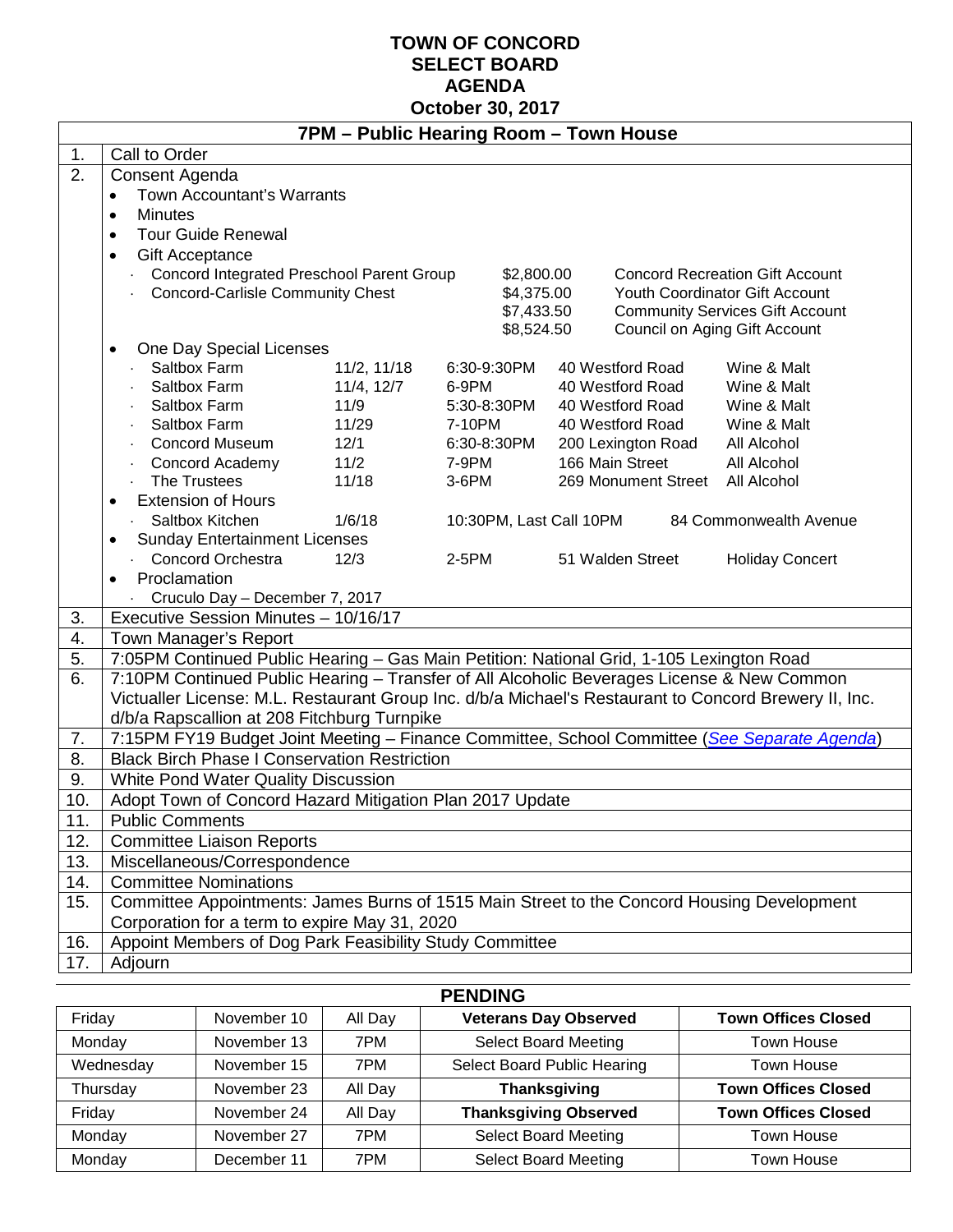## **Sunday Entertainment Log – October 30, 2017**

| <b>Applicant Name</b> | <b>Phone Number</b> | Date of Event | <b>Location of Event</b> | <b>Type of Entertainment</b> |
|-----------------------|---------------------|---------------|--------------------------|------------------------------|
| Concord Orchestra     | 978-369-4967        | 12/3/17       | 51 Walden Street         | Concert                      |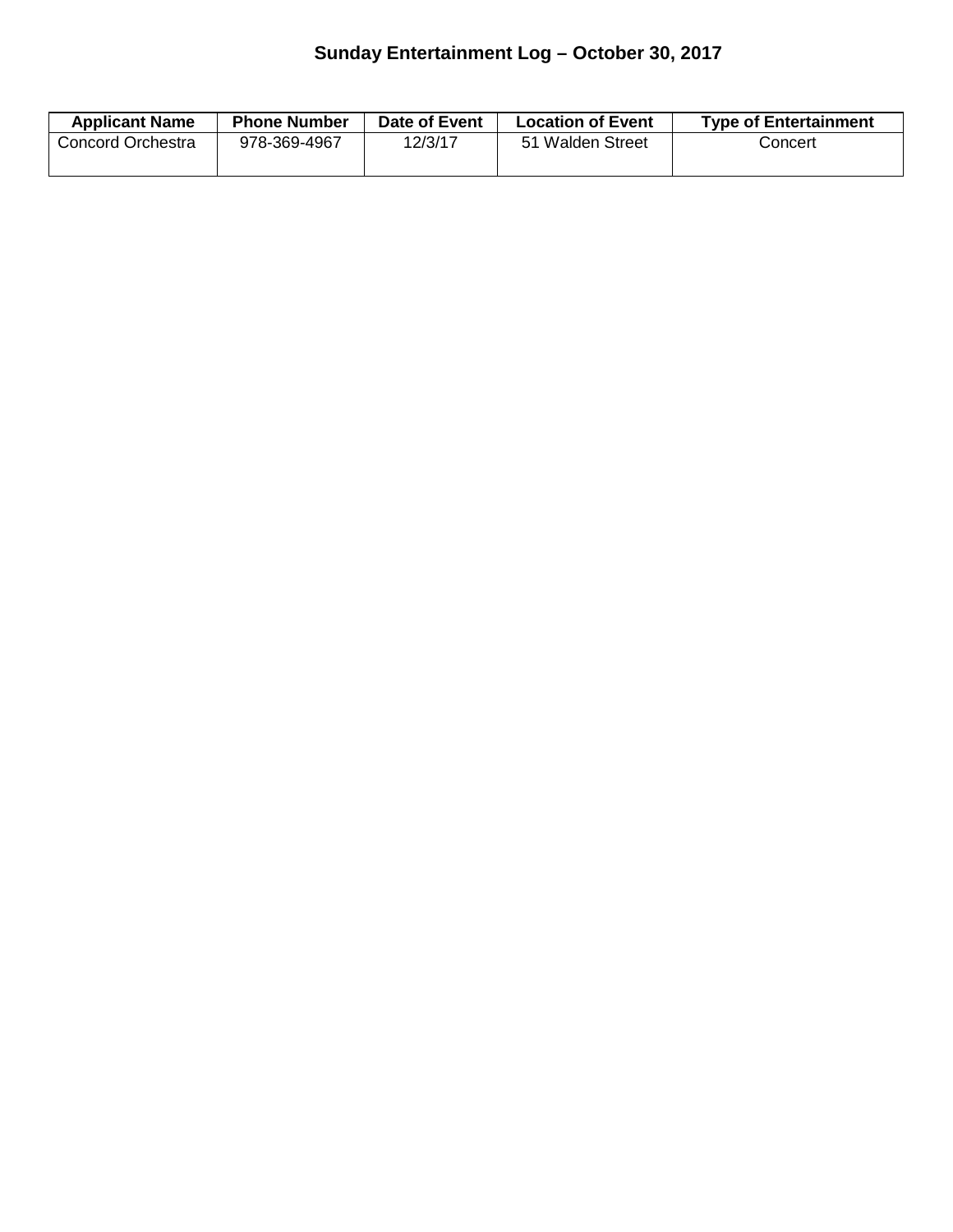

Benjamin T. Elliott Proprietor, Saltbox Kitchen 84 Commonwealth Avenue Concord, MA 01742

Friday, October 20th, 2017

To the Board of Selectmen, Town of Concord:

I respectfully request permission for extension of our regular business hours until 10:30pm on Saturday, January 6<sup>th</sup>, 2018. Last call will be at 10:00pm, and all alcohol will be offered in addition to a special dinner menu. Thank you for your consideration in advance,

**Ben Elliott**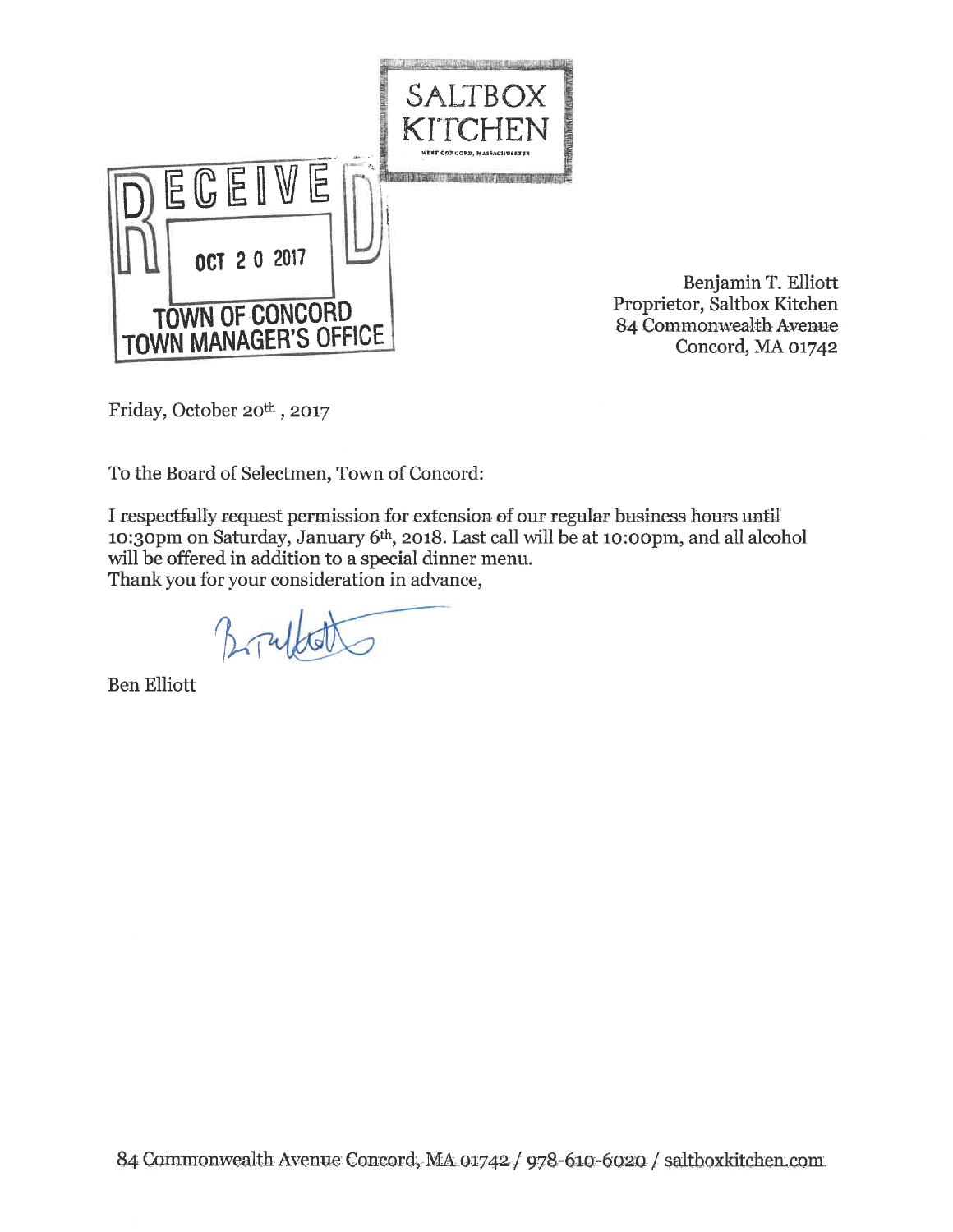| <b>Applicant Name</b><br>& License Number | <b>Phone</b><br><b>Number</b> | <b>Date</b> | Location                      | Type of<br><b>Alcohol</b> | <b>Event</b><br><b>Details</b>                                                                                                            |
|-------------------------------------------|-------------------------------|-------------|-------------------------------|---------------------------|-------------------------------------------------------------------------------------------------------------------------------------------|
| 17-135 Saltbox Farm                       | 617-877-3859                  | 11/2        | 40 Westford Road              | Wine & Malt               | Event Coordinator: Ben Elliott<br><b>Bartenders: Ben Elliott</b><br>Under 21: No<br>First License in Concord: No                          |
| 17-136 Saltbox Farm                       | 617-877-3859                  | 11/4        | 40 Westford Road              | Wine & Malt               | Event Coordinator: Ben Elliott<br><b>Bartenders: Ben Elliott</b><br>Under 21: No<br>First License in Concord: No                          |
| 17-137 Saltbox Farm                       | 617-877-3859                  | 11/9        | 40 Westford Road              | Wine & Malt               | Event Coordinator: Ben Elliott<br><b>Bartenders: Ben Elliott</b><br>Under 21: No<br>First License in Concord: No                          |
| 17-138 Saltbox Farm                       | 617-877-3859                  | 11/18       | 40 Westford Road              | Wine & Malt               | Event Coordinator: Ben Elliott<br><b>Bartenders: Ben Elliott</b><br>Under 21: No<br>First License in Concord: No                          |
| 17-139 Saltbox Farm                       | 617-877-3859                  | 11/29       | 40 Westford Road              | Wine & Malt               | Event Coordinator: Ben Elliott<br><b>Bartenders: Ben Elliott</b><br>Under 21: No<br>First License in Concord: No                          |
| 17-140 Saltbox Farm                       | 617-877-3859                  | 12/7        | 40 Westford Road              | Wine & Malt               | Event Coordinator: Ben Elliott<br><b>Bartenders: Ben Elliott</b><br>Under 21: No<br>First License in Concord: No                          |
| 17-141 Concord Museum                     | 978-369-9763                  | 12/1        | 200 Lexington Road            | All Alcohol               | Event Coordinator: Dave Webster<br>Bartenders: Thomas Ryan, John<br>Roy, John Munro<br>Under 21: No<br>First License in Concord: No       |
| 17-142 Concord<br>Academy                 | 978-402-2248   11/2           |             | 166 Main Street               | All Alcohol               | Event Coordinator: Emily Walberg<br>Bartenders: Jonathan Gentile,<br><b>Cory Gilbert</b><br>Under 21: Yes<br>First License in Concord: No |
| 17-143 The Trustees                       | 978-369-3909                  | 11/18       | 269 Monument<br><b>Street</b> | Malt Only                 | Event Coordinator: Sara Patton<br>Bartenders: Sara Patton<br>Under 21: Yes<br>First License in Concord: No                                |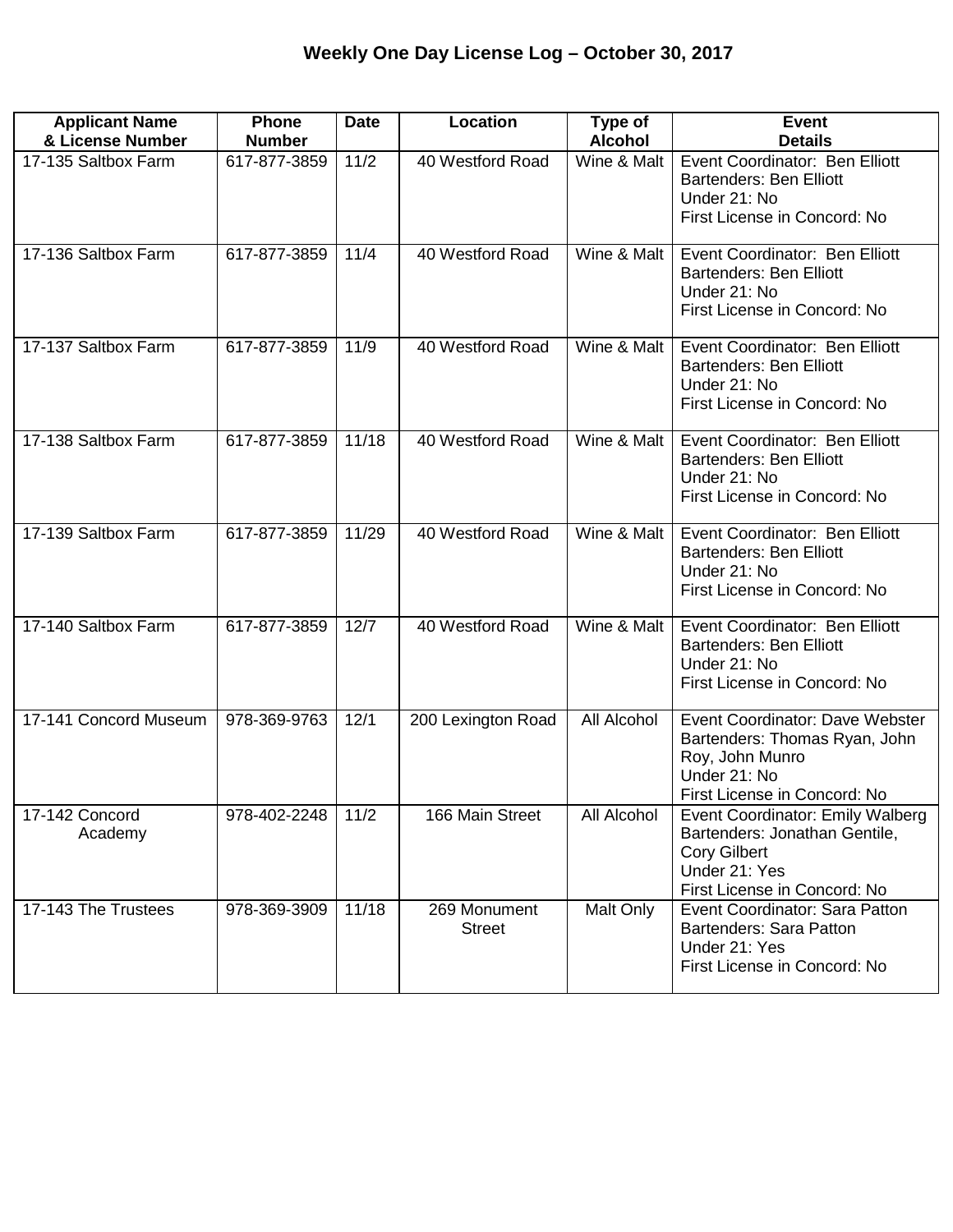### **COMMONWEALTH OF MASSACHUSETTS TOWN OF CONCORD SELECT BOARD**

# *PROCLAMATION*

## "Crucolo Day"

*WHEREAS* The Concord Cheese Shop, founded in 1967, is known throughout the Town as a purveyor of fine cheeses, foods and wines and is emblematic of outstanding local and independent businesses in the Town;

*WHEREAS* At 3:30 PM on December 7, 2017, the Concord Cheese Shop will receive delivery of a wheel of Crucolo, an artisanal cow's milk cheese from Rifugio Crucolo in Trentino, Italy;

*WHEREAS* This wheel of cheese will reportedly be the largest wheel of Italian cheese anywhere in the Western Hemisphere;

*WHEREAS* This historic event should not go unrecognized;

## **Now therefore, We, the Concord Select Board, do hereby proclaim December 7, 2017 to be "Crucolo Day" in the Town of Concord.**

Proclaimed this 30th day of October 2017

**CONCORD SELECT BOARD**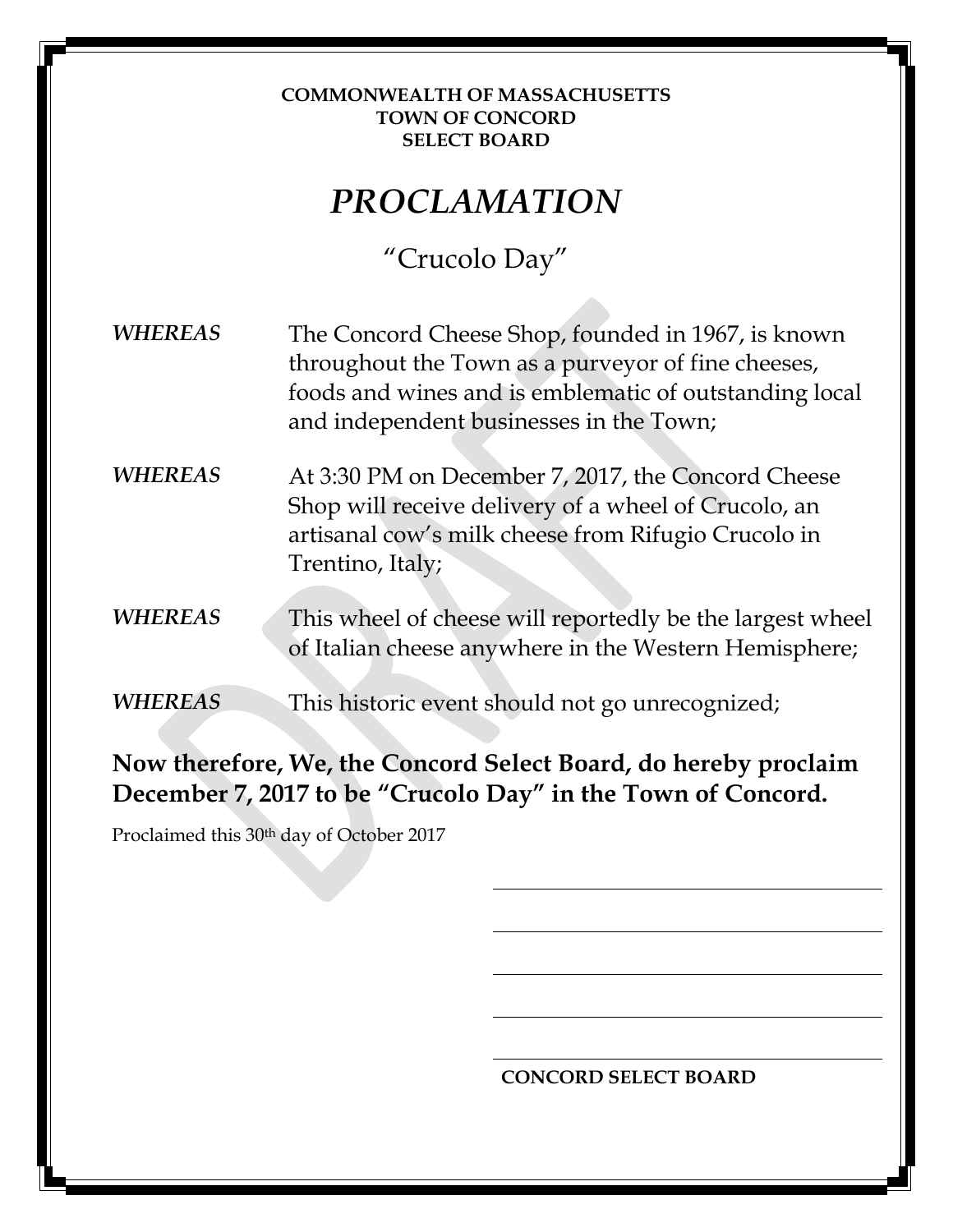### **Andrew Mara**

| From:                    | Jayne Gordon <jaynegor@gmail.com></jaynegor@gmail.com> |
|--------------------------|--------------------------------------------------------|
| Sent:                    | Wednesday, October 25, 2017 7:32 PM                    |
| To:                      | <b>Andrew Mara</b>                                     |
| $\mathsf{C}\mathsf{C}$ : | Tom@enstar.net                                         |
| Subject:                 | Tom Beardsley Guide License                            |

Andrew, Tom does not need to repeat my course. He has attended all the sessions, and taken the guide test with flying colors!

Jayne Gordon

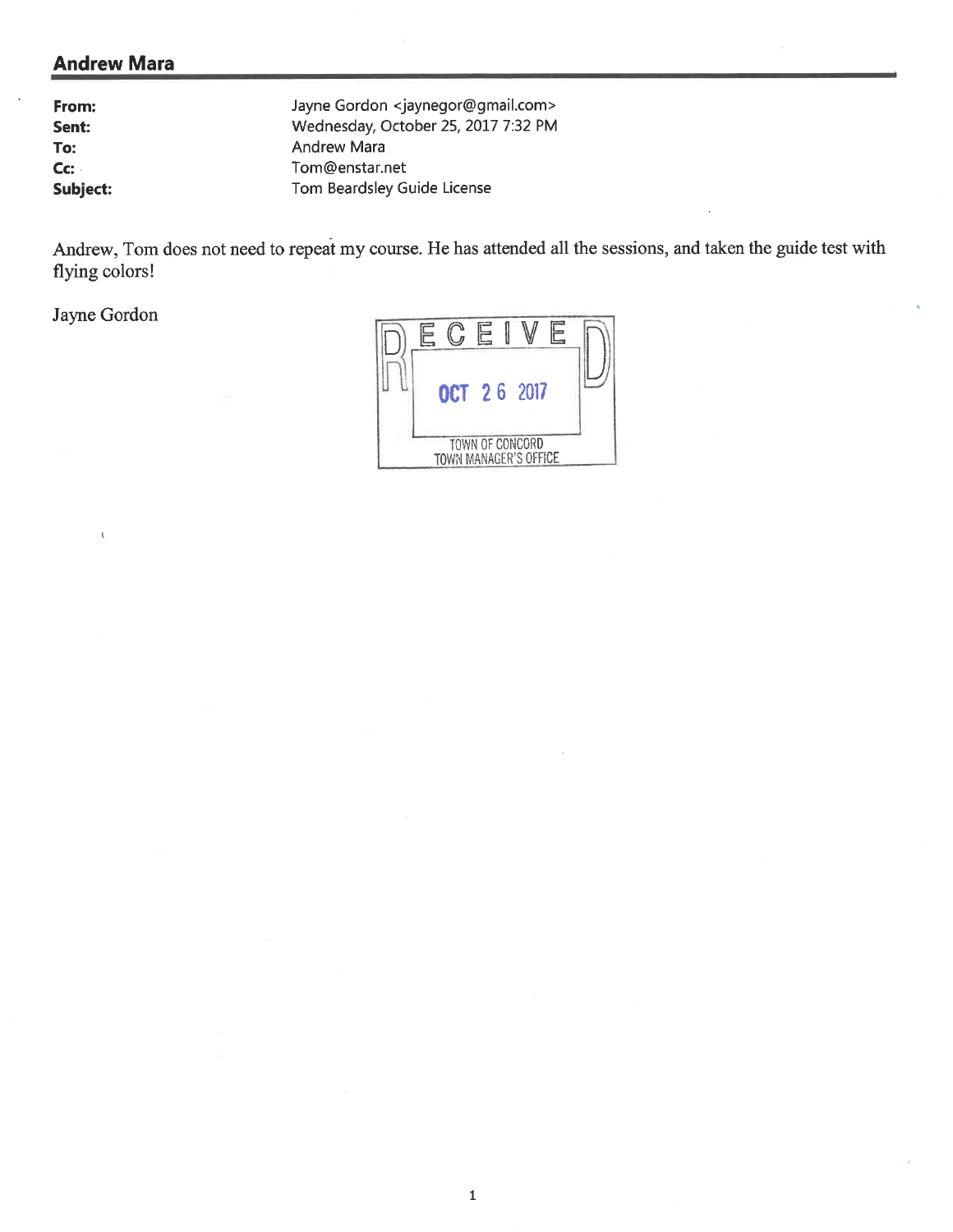

OLD NORTH5BRIDGE

TOWN OF CONCORD

SELECT BOARD'S OFFICE 22 MONUMENT SQUARE - P.O. BOX 535 CONCORD, MASSACHUSETTS 01742

> TELEPHONE (978) 318-3001 FAX (978) 318-3002

### **TOWN OF CONCORD SELECT BOARD**

### **PUBLIC HEARING NOTICE**

Notice is hereby given that a Public Hearing will be held at the Town House in the Select Board Meeting Room, 22 Monument Square, Concord, MA on October 2, 2017 at 7:10 PM, upon the petition of National Grid to open the ground to install 1160 feet of gas main on Lexington Road from house #1 to house #105 for new gas service. In accordance with the plan dated July 17, 2017, filed with the Select Board.

Questions on this matter should be directed to Barbara Kelleher, National Grid Permit Representative, 617-293-0480

By Order of the **Select Board** 

Millean  $h_{\lambda}$ 

**Thomas McKean Clerk**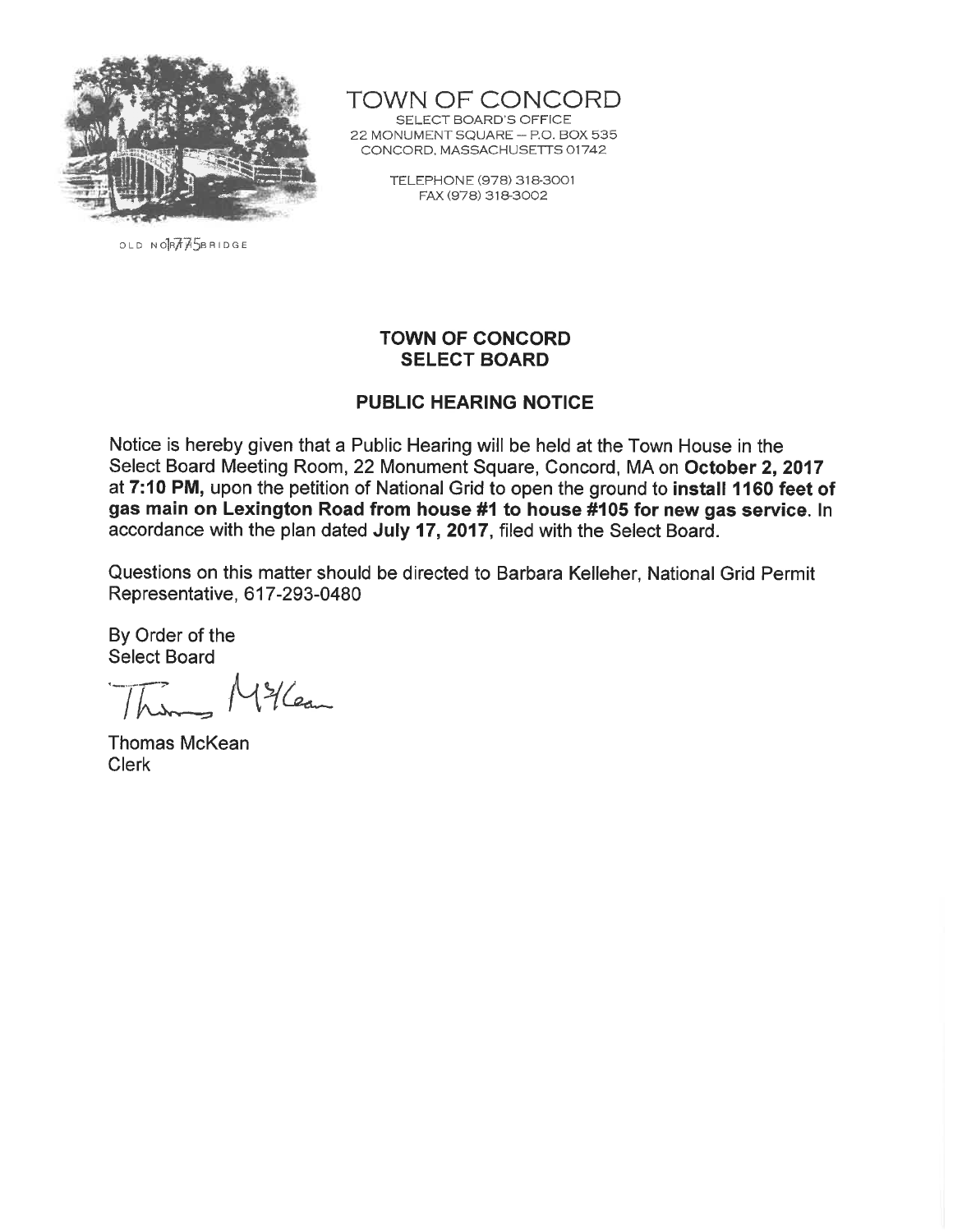### **Town of Concord – Joint Meeting Select Board, Finance Committee and School Committees FY2019 Revenue Forecast and Budget Planning Session Monday, October 30, 2017 – 7:15 p.m. Town House – Public Hearing Room**

## **AGENDA**

| 1. | Introductions                                                                                                 | <b>Jane Hotchkiss</b>           |
|----|---------------------------------------------------------------------------------------------------------------|---------------------------------|
|    | 2. Brief update on FY2018 School Budget and anticipating<br>FY2019 School Operating Budgets and Capital Needs | Laurie Hunter and John Flaherty |
|    | 3. Brief update on FY2018 Town Budget and anticipating<br>FY2019 Town Operating Budgets and Capital Needs     | Chris Whelan                    |
|    | 4. FY2018 Budget Status and Tax Rate Forecast;<br>FY2019 Budget Resources Forecast                            | Kerry Lafleur                   |
|    | 5. FY2019 Budget Guideline-Setting Process                                                                    | Karle Packard and Tom Tarpey    |
|    | 6. Public Comment                                                                                             |                                 |

7. Adjournment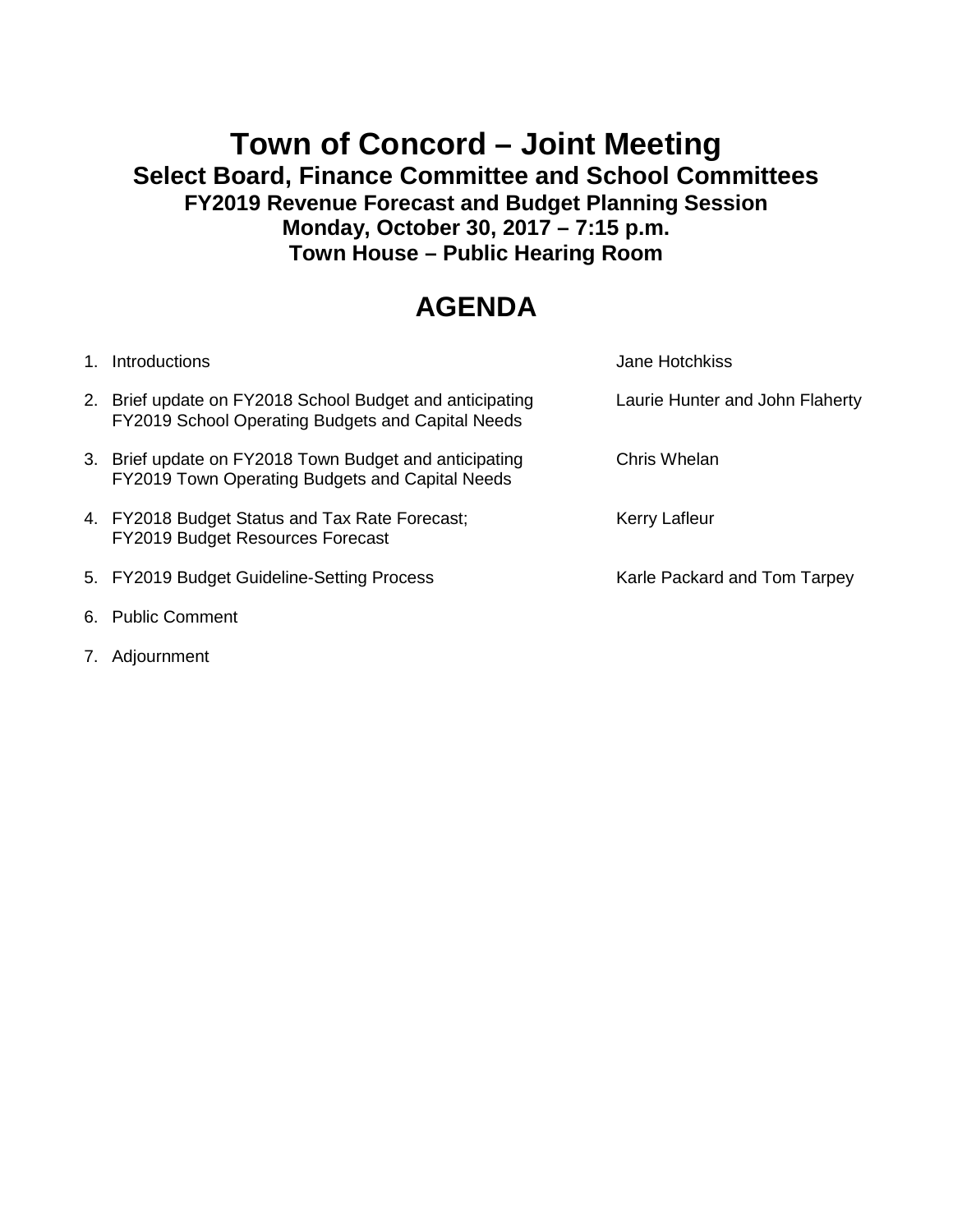

Delia R.J. Kaye Natural Resources Director

October 25, 2017

Jane Hotchkiss, Chair **Concord Select Board** 22 Monument Square Concord, MA 01742

### **TOWN OF CONCORD DIVISION OF NATURAL RESOURCES** 141 KEYES ROAD, CONCORD, MASSACHUSETTS 01742

TEL. (978) 318-3285 FAX (978) 318-3291



Re: Proposed Conservation Restriction at Black Birch I, Forest Ridge Road

Dear Ms. Hotchkiss:

The Natural Resources Commission reviewed and accepted the proposed Conservation Restriction (CR) over 6.31 acres of land off Forest Ridge Road at their October 18, 2017 meeting, with minor changes to the language of access and allowed uses. A redline copy of the modifications is attached for Select Board review and approval.

The proposed CR fulfills a condition of the Special Permit issued for the 25-unit Alternative Planned Residential Development, and complements a 1.01- acre gift of land that was donated by Black Birch Development Partners LLC in March 2017. The CR provides public access via existing and new trails, and connects to other Town conservation land in the Forest Ridge Road neighborhood. Black Birch Development Partners has committed to constructing a three-space parking area outside the CR, to be maintained by the condominium association, for use by the public to access trails on the CR.

Protection of the Premises contributes to preservation of open space, wildlife habitat, water quality, and connectivity over forested landscape blocks. Protection of the Premises also meets a goal of the 2015 Open Space and Recreation Plan for its preservation of publicly accessible trails, and connectivity to other Town trails, for passive recreational use.

I look forward to discussing the CR with you at your October 30, 2017 meeting.

Verytruly yours,

Delia Kave Natural Resources Director

Natural Resources Commission cc: Christopher Whelan, Town Manager Jack McBride, Black Birch Development Partners LLC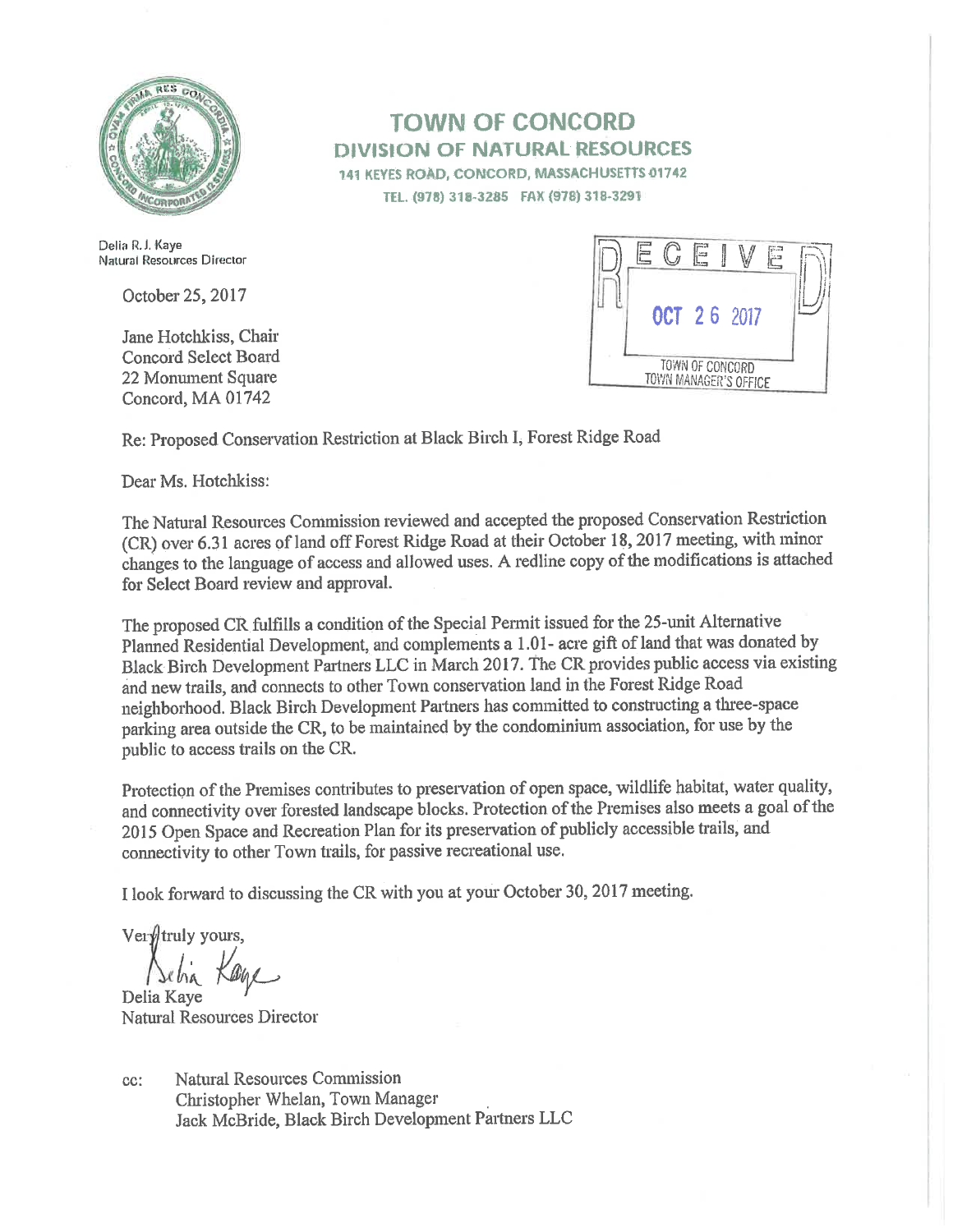#### **<TOWN LETTERHEAD>**

### **CERTIFICATE OF ADOPTION SELECT BOARD TOWN OF CONCORD, MASSACHUSETTS**

#### A RESOLUTION ADOPTING THE *TOWN OF CONCORD HAZARD MITIGATION PLAN 2017 UPDATE*

WHEREAS, the Town of Concord established a Committee to prepare the *Town of Concord Hazard Mitigation Plan 2017 Update*; and

WHEREAS, the *Town of Concord Hazard Mitigation Plan 2017 Update* contains several potential future projects to mitigate potential impacts from natural hazards in the Town of Concord, and

WHEREAS, duly-noticed public meetings were held by the LOCAL HAZARD MITIGATION PLANNING TEAM on November 15, 2016, and May 8, 2017, and

WHEREAS, the Town of Concord authorizes responsible departments and/or agencies to execute their responsibilities demonstrated in the plan, and

NOW, THEREFORE BE IT RESOLVED that the Town of Concord SELECT BOARD adopts the *Town of Concord Hazard Mitigation Plan 2017 Update*, in accordance with M.G.L. 40 §4 or the charter and bylaws of the Town of Concord.

ADOPTED AND SIGNED this Date. \_\_\_\_\_\_\_\_\_\_\_\_\_\_\_\_\_\_\_\_\_\_\_\_\_\_\_\_\_

Name(s)

Title(s)

Signature(s)

ATTEST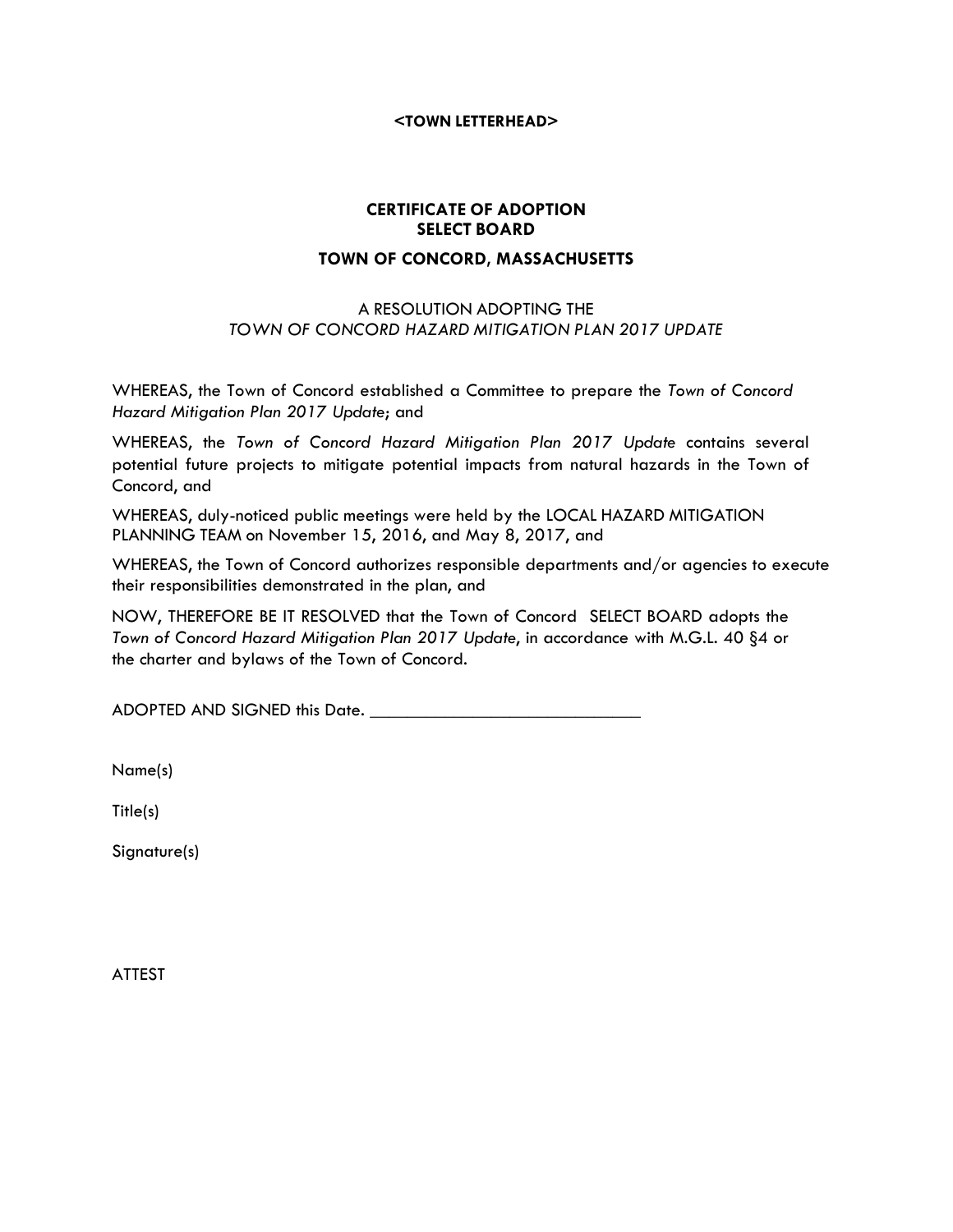Town Of Concord Dog Park Feasibility Study Committee Committee Charge

### **A. Purpose**

The purpose of the Dog Park *Feasibility* Study Committee is to explore the opportunity to create one or more dog parks in Concord where residents may exercise their dogs in a secure and friendly environment.

### **B. Background**

*The Town's "2015 Open Space & Recreation Plan" states in a 2014 citizen survey, "the need for a formal dog park was raised as a community desire and requires further evaluation" (p.91). Part of evaluating the feasibility of creating a dog park is to identify one or more sites where a dog park could be located. The evaluation of public land for a possible future dog park is not intended to influence the discussion of whether it would be appropriate to require dogs to be on-leash in certain Townowned conservation parcels. That determination will be made by the Natural Resources Commission.*

A dog park is a fenced-in area with multiple gated points of entry that allows dogs to roam and play off-leash in a safe manner. Dog owners also are free to socialize while their dogs are playing. This helps new residents establish community connections and is an opportunity for neighbors to stay connected. An area designated for dogs to run off-leash avoids conflicts with other users of public lands such as at playgrounds or public parks.

### **C. Membership and Term**

The Committee will be comprised of the following members appointed by the Select Board:

Seven (7) citizens at-large from various sections of Concord with diverse backgrounds and at least 2 of which shall be dog owners.

Members shall serve until May 30, 2018 unless the term is amended or extended by the Select Board.

### **D. Duties and Responsibilities**

- 1. To consider whether there is interest in and a need for a dog park in Concord as a place designated and reserved for use specifically by dogs and dog owners. And if a need exists, to consider whether there is need for more than one dog park for the convenient access and use by all interested residents of the town.
- 2. To determine key elements that would be desirable in a dog park, including parking, fencing waste removal, a water supply, and other amenities.
- 3. To consider whether the need exists for a larger area of land designated for use by dogs and dog-owners that may not be fenced in, which would allow for long, off-leash walks in a wooded or natural area that won't conflict with other users.